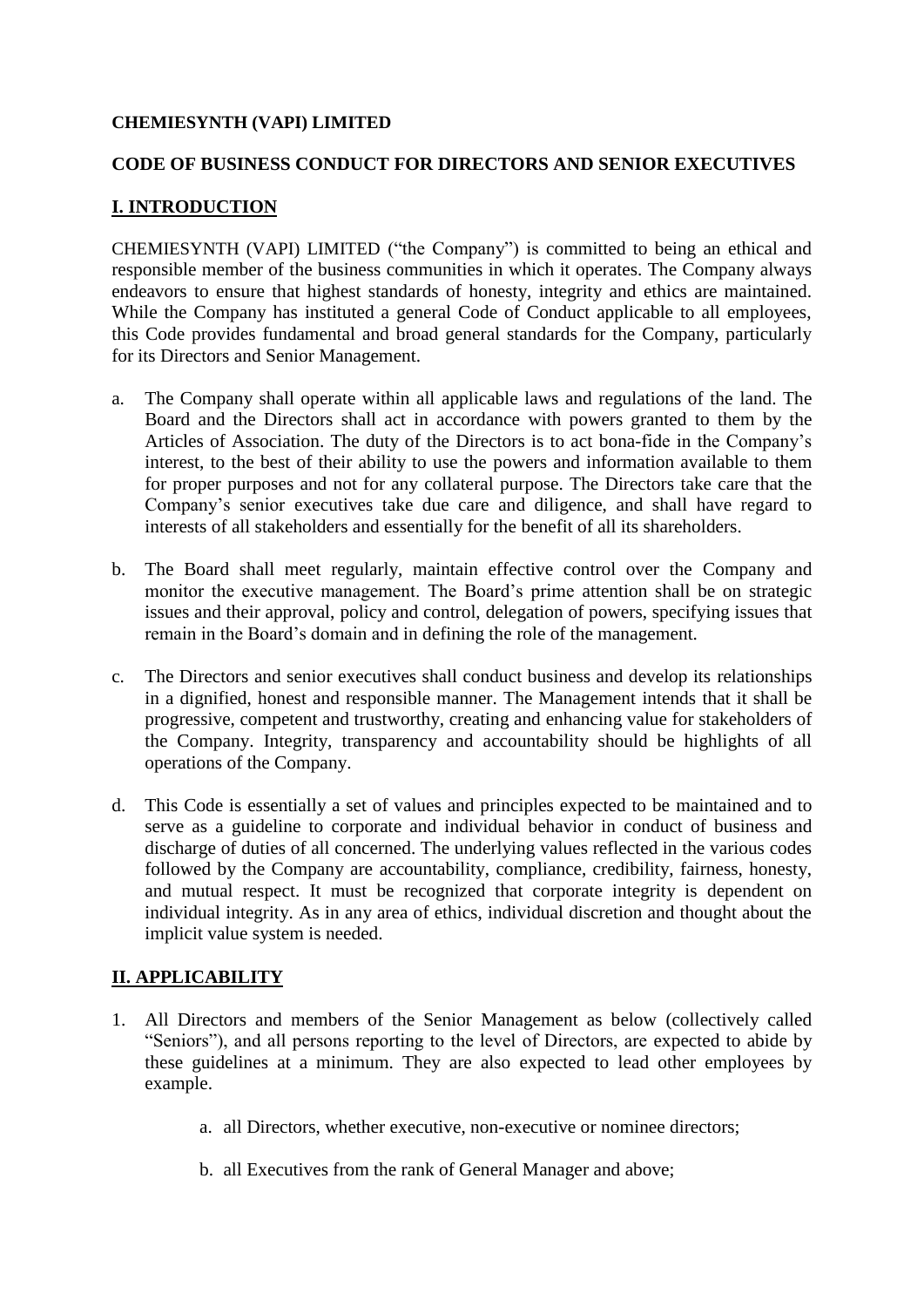- c. any other appropriate person that the Board may determine.
- 2. The Board of Directors of the Company shall be the final internal authority as far as any interpretation of the Code or its applicability/violation and consequential actions are concerned.
- 3. The Code may be expanded and/or improved upon and/or altered and/or varied from time to time.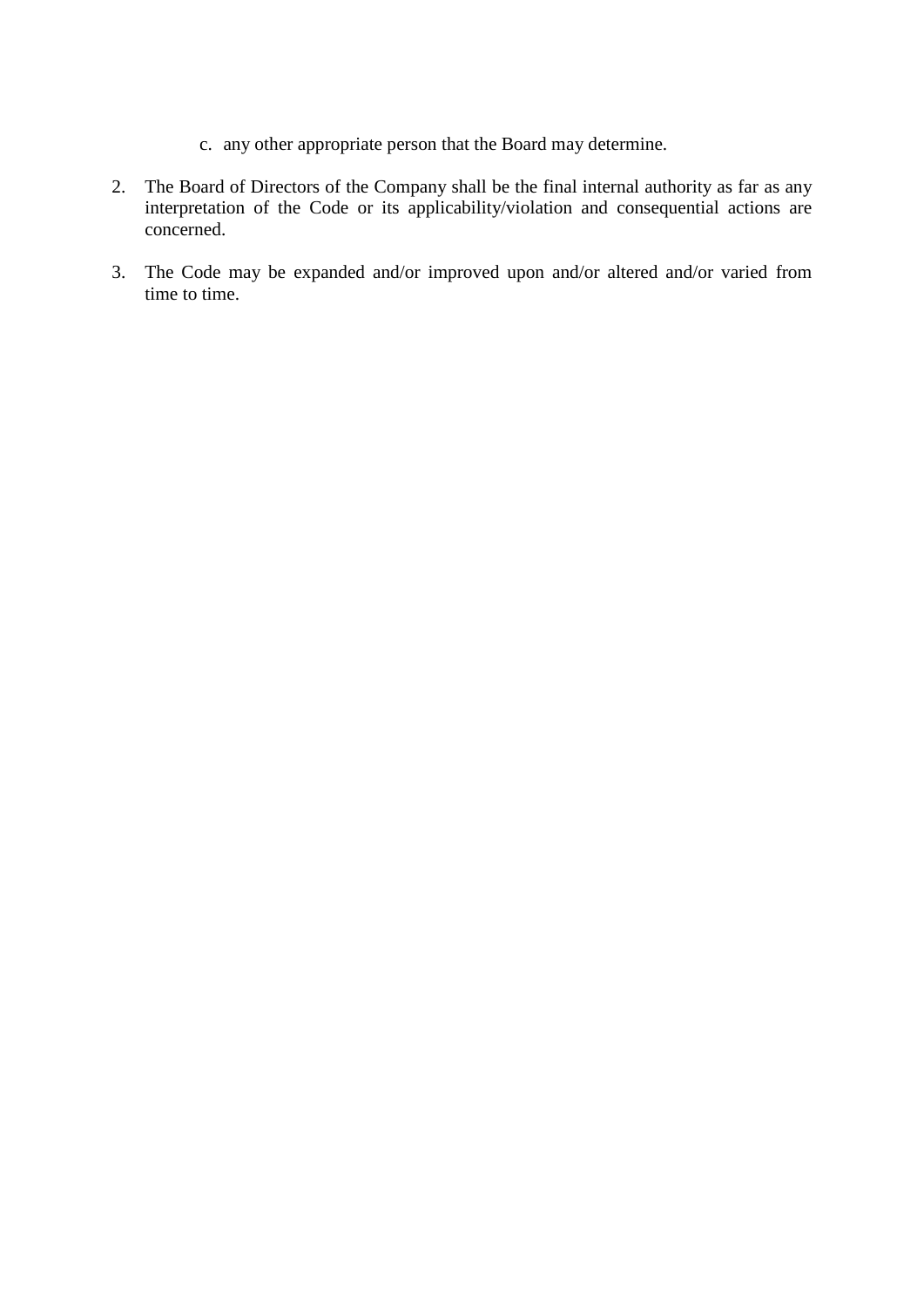### **CHEMIESYNTH (VAPI) LIMITED**

# **CODE OF BUSINESS CONDUCT FOR DIRECTORS AND SENIOR EXECUTIVES**

### **III. COMPLIANCE :**

### **1. Positive Work Environment**

- a. All Seniors are expected to uphold a culture emphasizing honesty, integrity, fairness, trust, competence, professionalism, discipline, teamwork, as well as truthfulness and high moral standards in day-to-day dealings and conduct, both within and outside.
- b. All are expected to treat each other and their juniors with respect for individual dignity and rights, not to discriminate on grounds of race, ethnicity, caste, marital status or gender, and maintain a work environment free of sexual harassment.
- c. All are expected to provide an open, motivating work environment which is conducive to upholding and achieving the Company's vision, targets and goals.
- d. Entry into and progression within the Company shall be determined on merit and needs of the business and Seniors shall support the principles of proper, fair and transparent evaluation processes and professional growth in line with individual capabilities.
- e. Any appointment or extension, dismissal, increment or promotion (including the making of any promise towards appointment, extension, increment or promotion) requires that procedures in the Rules of the Company be followed.
	- Promotions and/or increments shall not be automatic or time bound but performance and merit based.
- f. Pride of place shall be given to the best of social, cultural and intellectual values, in behavior and conduct.

# **2. Confidentiality**

- a. All Seniors shall respect the sanctity of confidential and other business information they may receive or acquire in the course of their professional activities whether from internal or external sources. Such information shall not be conveyed to anyone, inside or outside the Company, who is not authorized to receive it. Where disclosed a similar obligation for confidentiality may be required by the Company. Disclosure of business, technical, commercial, proprietary or other information in the public domain shall be made only by specifically authorized persons.
- b. No Senior may reveal to any third party any confidential data including but not limited to business strategies, marketing plans, sales or contract information, customer lists and information, proprietary, pricing or costing information or any other data unless the performance of the job inherently requires the sharing of such information. Confidential information may not be used or disclosed even after a person ceases to be a Senior or an employee of the Company.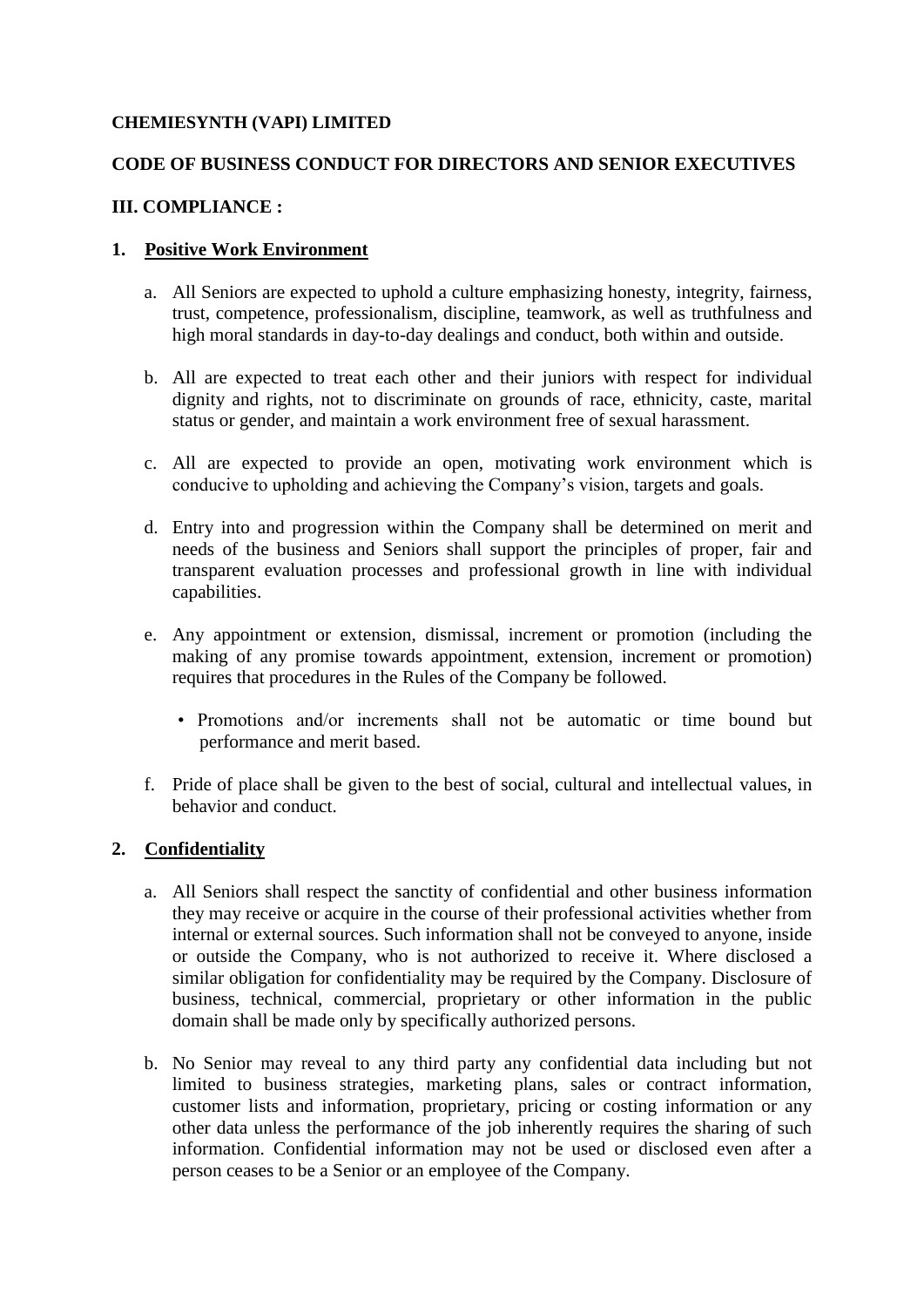c. Non-public information obtained by any Senior may not be used either for personal gain or by any third party as a result of association with the Senior. Use for personal gain includes taking advantage of such information by trading (or providing others for them to trade) in Company shares or in shares of other companies with which the Company has any price-sensitive contact, including but not limited to acquisition evaluation or negotiation or acquiring property or assets of any kind.

# **3. Conflict of Interest**

- a. All Seniors shall avoid situations in which any conflict may arise between their private interests and those of the Company. Such conflicts could involve, but are not limited to, customers, suppliers, contractors, competitors and present or prospective employees.
- b. Seniors must not make improper use of the resources of the Company or that of any of its suppliers or customers, nor permit others in the Company to do so. All concerned shall be personally accountable for proper expenditure of Company funds and also responsible for proper use of Company assets over which they exercise control. It is expressly forbidden to (either directly or indirectly) grant any official favour for personal collateral interests or to spend money of the Company for personal benefit or purpose.

# **4. Legal Compliances**

- a. All Seniors are required to comply with all laws and regulations applying in the jurisdictions in which they operate.
- b. All Seniors shall abide by any insider trading code of the Company.
- c. The senior management (including Chief Executive Officer, Chief Operating Officer, Chief Financial Officer, Secretary, etc.) has additional responsibilities in the preparation and release of financial and other information into the public domain. In addition to ethical requirements of this Code they shall have a special responsibility for ensuring :
	- I. Full, fair, accurate, timely and understandable disclosure in reports and documents that the Company may file with or submit to various Stock Exchanges, Securities & Exchange Board of India, and other public communications made by the Company;
	- II. Maintenance of proper accounting and other records and details in accordance with all laws and regulations.

# **5. Social Responsibility:**

- a. All concerned shall maintain respect for the environment generally, and the Company shall conform to all environmental laws.
- b. All concerned shall endeavor to ensure total industrial safety.